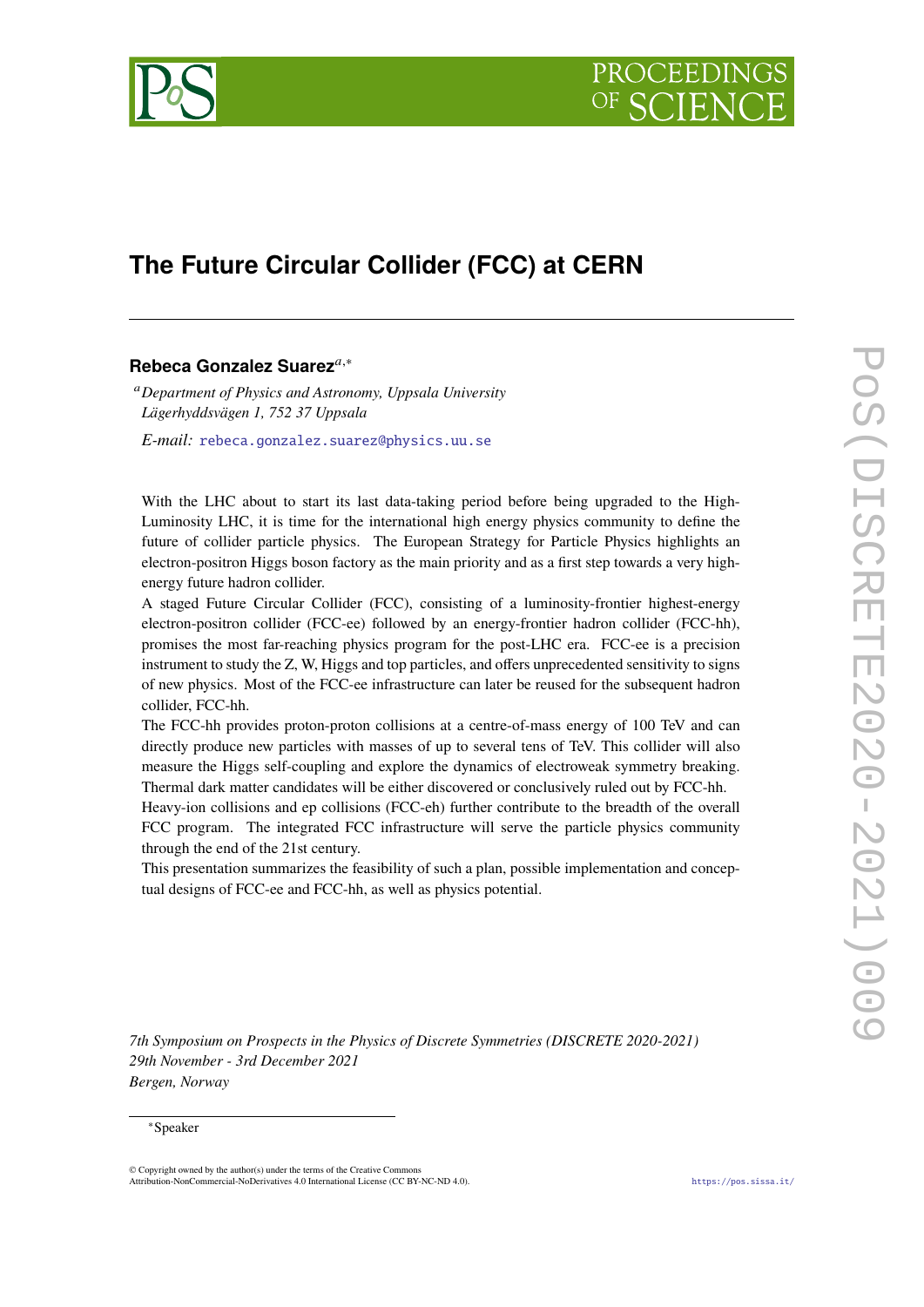#### **1. Introduction**

The Standard Model (SM) of particle physics continues being in constant evolution hand in hand with available technology. It started back in the 1970s, with the discovery of the Neutral currents in Gargamelle (CERN) in 1973 and of charmed particles (BNL, SLAC) in 1974-76. Since then a collection of particles has been discovered and we have greatly expanded our understanding of electroweak and strong interactions. This evolution has only been possible due to the advances in technology and increasing accelerator energies.

The Large Hadron Collider (LHC) at CERN has been operative since 2009, and its last datataking run before the planned high-luminosity upgrade, Run 3, is about to start in the coming weeks. This year we are also celebrating the 10th anniversary of the discovery of the Higgs boson. It is then time to take stock of the situation. Before Run 3, the general-purpose detectors at the LHC (ATLAS and CMS) have produced more than 1,000 papers each (and counting) LHCb is on 600. We found the Higgs boson: the first of its kind, a fundamental scalar particle, a neutral boson. We have performed a thorough testing of the SM without observing significant deviations from the SM. No other new particles have been found after the Higgs boson.

The discovery of the Higgs boson at the LHC closes a central chapter of the SM, and poses new questions. Other questions have been open for a while, including but not limited to:

- We can only describe three out of four forces, lacking a fundamental description of gravitation.
- There are 3 generations of matter with an unexplained mass hierarchy that we cannot understand.
- Neutrinos have mass and we expected them to be massless.
- We lack an explanation for the matter-antimatter unbalance of the Universe.
- We do not understand the origin of dark matter.
- We do not understand the origin of dark energy either.

Finally, the SM displays theoretical holes and discrepancies solved by fine tuning, and cannot be understood as complete.

The answer to these questions will be found on energy- and intensity-frontier colliders. And now is time to plan the next facility.

After the LHC its upgrade, the HL-LHC will take over. What will come after that we don't know yet. There are multiple options on the table, with different geometries (linear or circular) and different goals (precision or discovery) linked to different particles (leptons or hadrons), but at the end other factors such as location and funding will also play a role. For the first time in the history of the field however we have no clear energy scale to target. We have then no choice but to go for something versatile, broad, and as powerful as possible. And while we plan, we cannot forget the fact that we still have a new particle that could help chart future explorations, the Higgs boson.

The 2020 Update of the European Strategy for Particle Physics [\[1\]](#page-7-0) states that *"An electronpositron Higgs factory is the highest-priority next collider. For the longer term, the European particle physics community has the ambition to operate a proton-proton collider at the highest*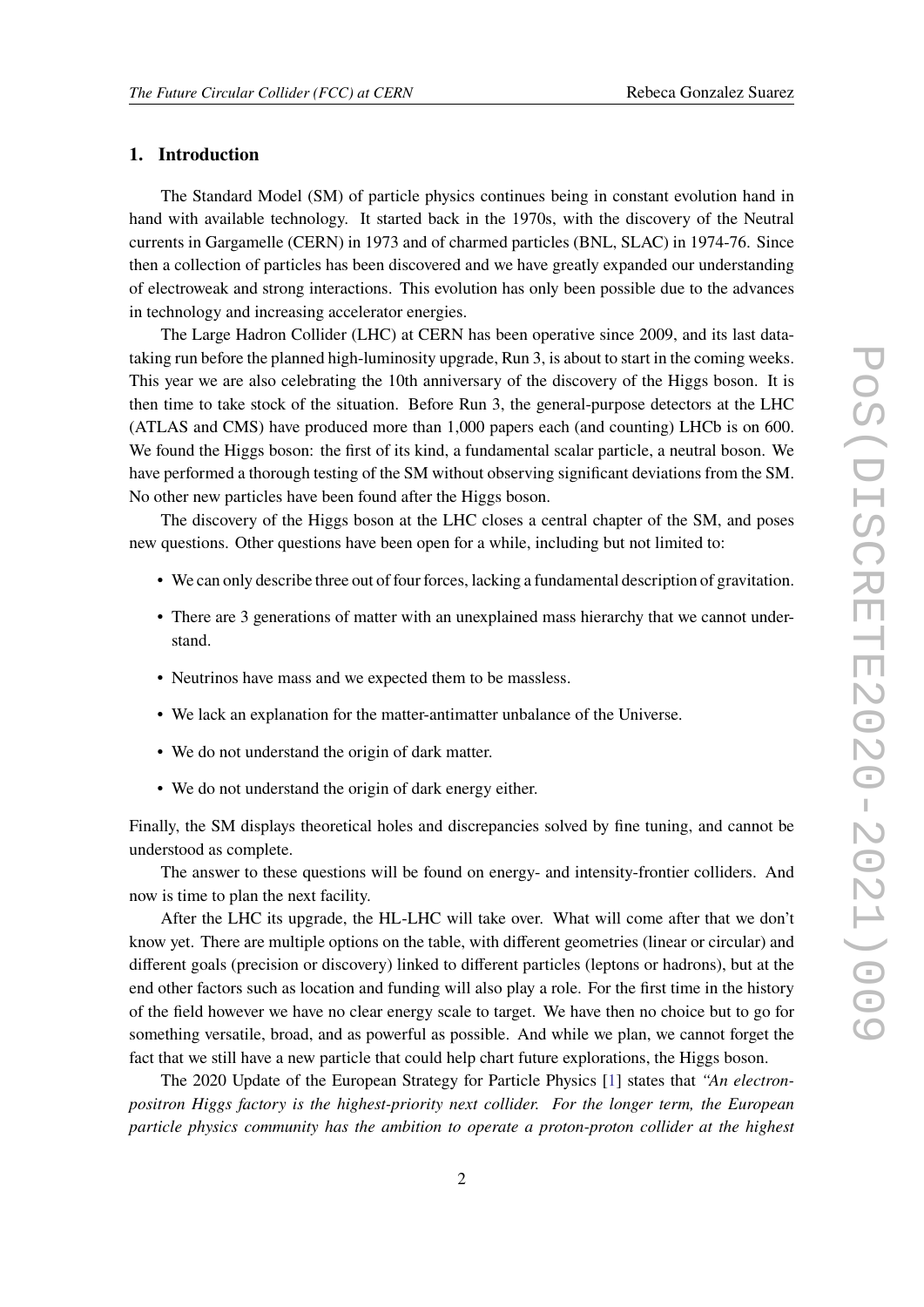*achievable energy."* and calls for *"Europe, together with its international partners, should investigate the technical and financial feasibility of a future hadron collider at CERN with a centre-of-mass energy of at least 100 TeV and with an electron-positron Higgs and electroweak factory as a possible first stage. Such a feasibility study of the colliders and related infrastructure should be established as a global endeavor and be completed on the timescale of the next Strategy update.."*. This is the spirit that launched the Future Circular Collider Feasibility Study in the summer of 2021.

## **2. The Future Circular Collider integrated program**

The Future Circular Collider (FCC) integrated program is a proposed post-LHC high-energy frontier circular colliders at CERN. It presents a comprehensive, cost-effective program maximizing physics opportunities inspired by the successful LEP-LHC (1976-2038?) program and providing a seamless continuation after it.

One tunnel of about 100 km of circumference will house the two stages of the project. Stage 1 will be an electron-positron collider, FCC-ee, running with different center of mass energies to explore Z, W, H, and  $t\bar{t}$  production. FCC-ee will be a Higgs, Electroweak, and top factory with high luminosity. Stage 2 will be a hadron collider, FCC-hh, with a center of mass energy of about 100 TeV. FCC-hh will be a natural continuation at energy frontier, with ion and eh options. These two phases will share infrastructure and will be implemented sequentially. They will benefit from common civil engineering and technical infrastructures and will build on and reuse CERN's existing infrastructure as it is shown in Fig. [1.](#page-2-0)

<span id="page-2-0"></span>

Figure 1: The FCC-ee booster footprint coincides with that of the FCC-hh [\[2\]](#page-7-1).

A collider placement optimisation is underway following European and local regulatory frameworks and respecting a set of requirements and constraints, such as: civil engineering feasibility and subsurface constraints; territorial constraints at surface and subsurface nature, accessibility, technical infrastructure and resource needs and constraints; economic factors related to regional developments. The process is a collaborative effort by technical experts at CERN, consultancy companies and government notified bodies.

The current FCC layout baseline layout has 2 fallback solutions and proposes 8 pits (was 12) and a total circumference of 91.173 km. Stage 1, FCC-ee, could have 2 or 4 interaction points, and Stage 2, FCC-hh, is expected to have 4 interaction points.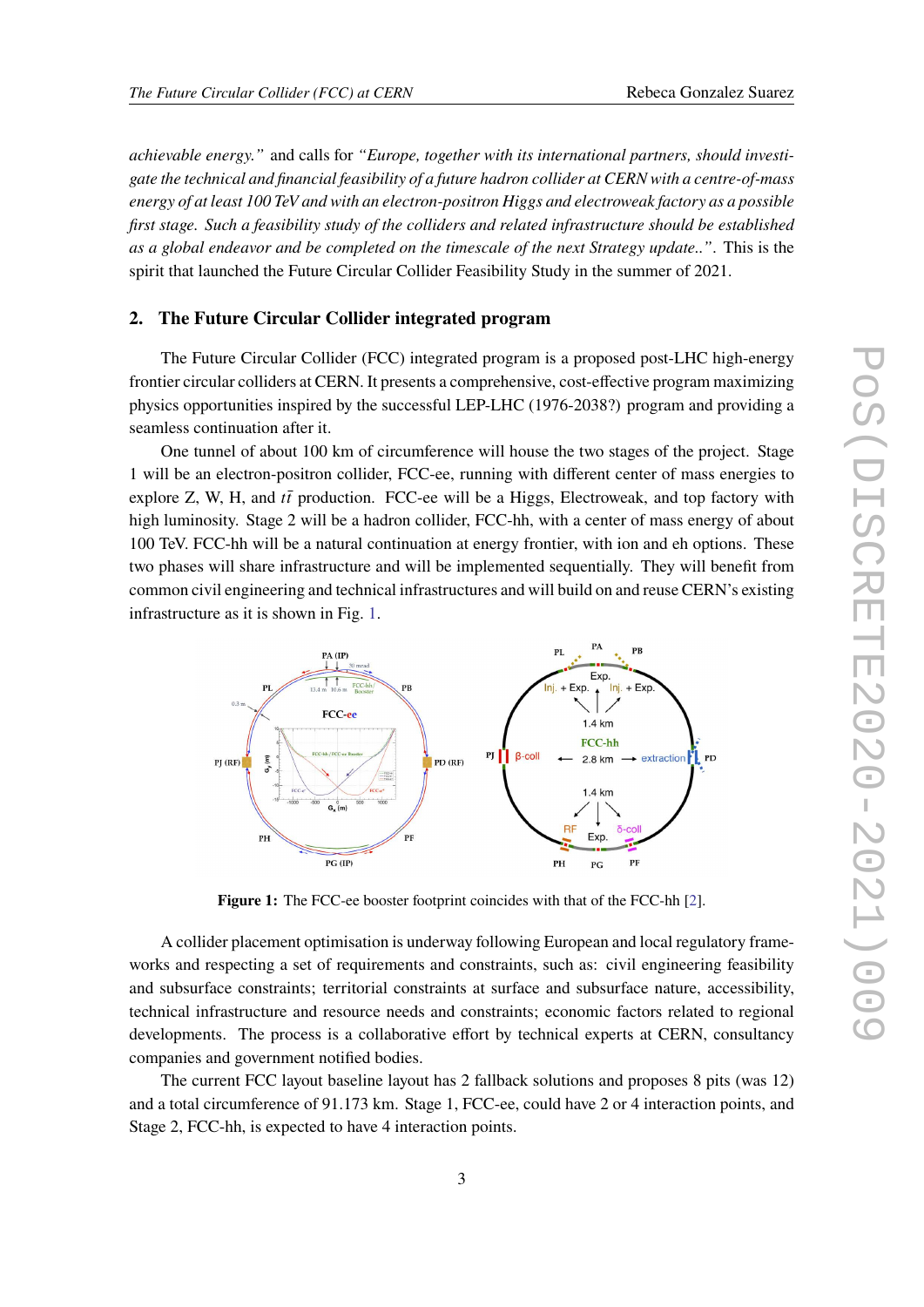The FCC tunnel will have 5.5m inner diameter, which will be enough to fit the larger magnets of the hadron collider phase. Common experimental points are envisioned, with caverns large enough from the start to fit the larger hadron collider detectors (35 m high and wide). The proposed distance between detector cavern and service cavern is 50 m.

The FCC feasibility Study started in 2021 and will go on for 5 years. If the project is approved before the end of this decade, construction can start at the beginning of the 2030s. FCC-ee operation could then span from 2045 to 2060, and FCC-hh operation from 2070 until 2090 or even further.

The different collision types and center of mass energies expected in each different stage at the Future Circular Collider integrated program are presented in Table [1.](#page-3-0)

| <b>Stage</b> | Collisions | $\sqrt{s}$        |                                                |  |
|--------------|------------|-------------------|------------------------------------------------|--|
| FCC-ee       | $e^+e^-$   | 90 GeV (Z)        | $2-4$ IP                                       |  |
|              |            | 160 GeV (WW)      | About 15 years of operation                    |  |
|              |            | 240 GeV (H)       | Very high luminosity Z pole run                |  |
|              |            | $3665$ (tt)       | $(tera-Z)$                                     |  |
| FCC-hh       | p p        | 100 TeV           | 2+2 experiments                                |  |
|              |            |                   | 25 years of operation                          |  |
|              | PhPh       | $39 \text{ TeV}$  | $1 \text{ run} = 1 \text{ month of operation}$ |  |
| FCC-eh       | ep         | $3.5 \text{ TeV}$ | Concurrent operation with pp                   |  |
|              | ePb        | $2.2$ TeV         | Concurrent operation with PbPb                 |  |

<span id="page-3-0"></span>**Table 1:** Stages, collision types, and center of mass energies expected for the Future Circular Collider integrated program.

#### **2.1 FCC-ee**

The design of FCC-ee is based on lessons and techniques from past colliders. It displays a great energy range for the heavy particles of the SM. It offers complementarity with hadron (LHC, FCC-hh) and linear colliders. successful ingredients of several recent colliders are combined to achieve highest luminosities and energies. The expected luminosity and  $\sqrt{s}$  for FCC-ee is presented in Fig. [2](#page-4-0) compared with other proposed  $e^+e^-$  colliders.

The FCC-ee will be implemented in stages as an electroweak, flavour, and Higgs factory to study with unprecedented precision the Higgs boson, the Z and W bosons, the top quark, and other particles of the Standard Model. More details are given in Table [2.](#page-4-1)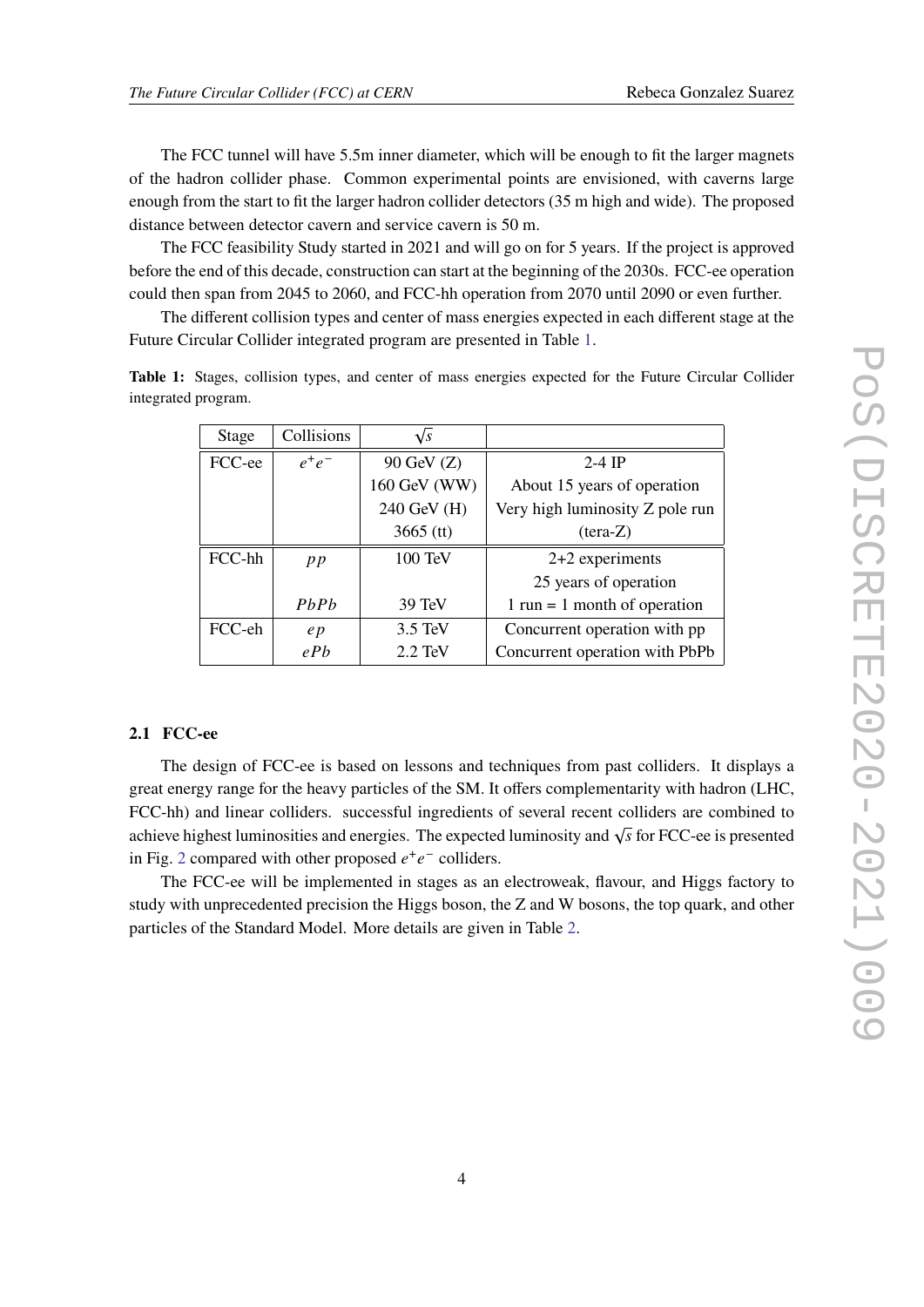<span id="page-4-0"></span>

**Figure 2:** Luminosity L per supplied electrical wall-plug power PWP is shown as a function of centre-ofmass energy for several proposed future lepton colliders. A value of 1 in the vertical units corresponds to  $360nb^{-1}$  MWh<sup>-1</sup> as indicated by the dashed line. Full caption and Figure from [\[20\]](#page-8-0).

<span id="page-4-1"></span>

| Run duration   | $\sqrt{s}$ | <b>Integrated Luminosity</b> | Event                               |                                  |
|----------------|------------|------------------------------|-------------------------------------|----------------------------------|
| (years)        | (GeV)      | $(ab^{-1})$                  | stats.                              |                                  |
| $\overline{4}$ | 88-95      | 150                          | $3 \times 10^{12}$ visible Z decays | $10^5\times$ LEP                 |
|                | 158-162    | 12                           | $10^8$ WW events                    | $2 \cdot 10^3 \times \text{LEP}$ |
|                | 240        |                              | $10^6$ ZH events                    | Never done                       |
|                | 345-365    | 1.5                          | $10^6$ tt events                    | Never done                       |
|                |            |                              |                                     |                                  |

## **Table 2:** FCC-ee phases.

# **2.2 FCC-hh**

The highest collision energies will be achieved at FCC-hh. An order of magnitude performance increase in both energy and luminosity with respect to the LHC is expected, in a similar step as the one taken from the Tevatron to the LHC, with 100 TeV collision energy (vs. 14 TeV for LHC) and 20  $ab^{-1}$  per experiment over 25 years (vs 3  $ab^{-1}$  for LHC). This is presented in Fig. [3.](#page-5-0)

The key technology that will enable this step would be high-field magnets, from which there already exist a dipole demonstrator of 14.5 T made of NbSn at FNAL.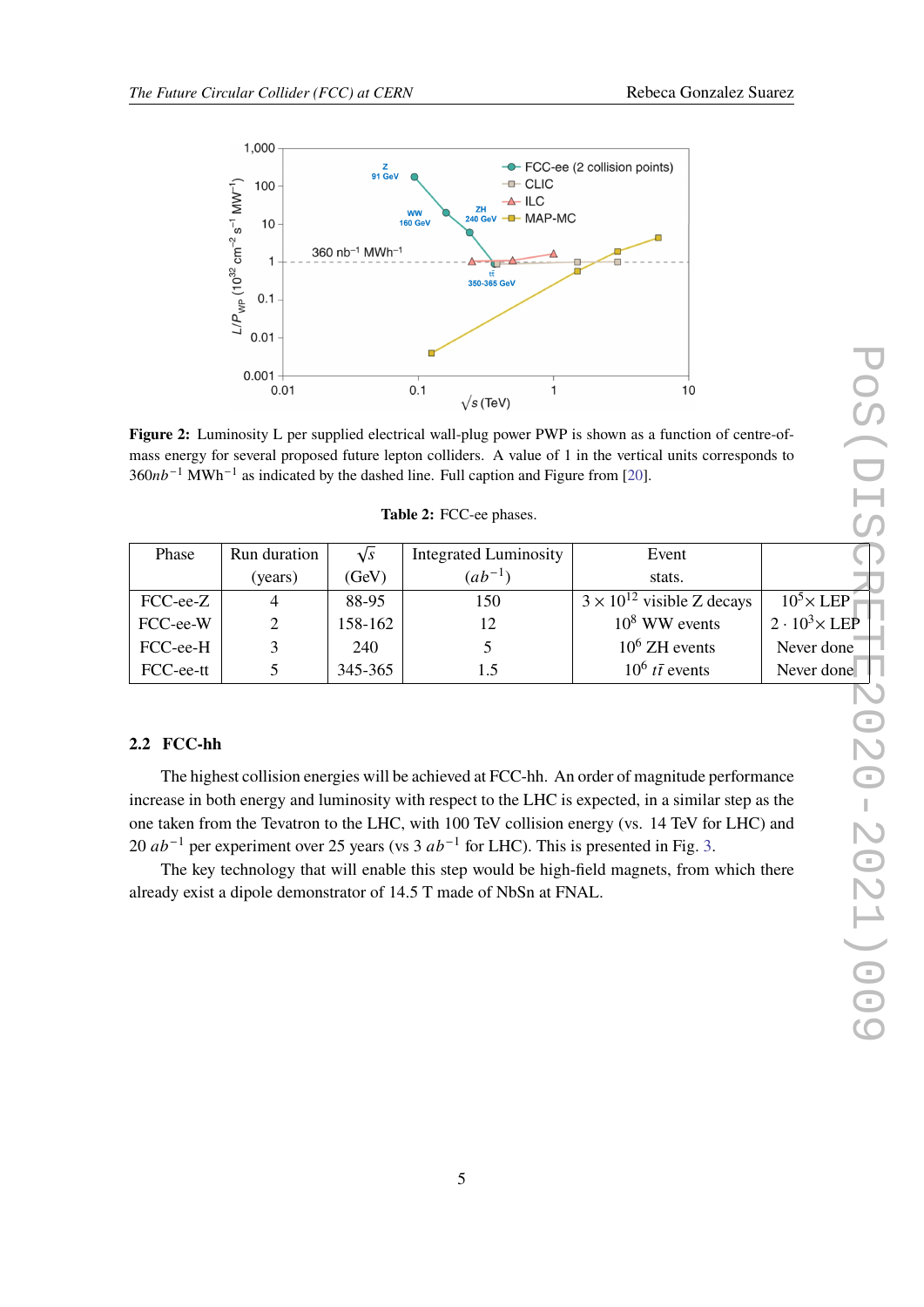<span id="page-5-0"></span>

**Figure 3:** Luminosity vs. center-of-mass energy for past and present [blue], upcoming [red], and longer-term future hadron (or) colliders [green and purple] around the world [\[14\]](#page-7-2).

#### **2.3 Detector concepts**

There are currently two detector concepts for FCC-ee, that have been used for integration, performance, and cost estimates: one adapted from CLIC called CLD [\[9\]](#page-7-3); and one specifically designed for FCC-ee (and CEPC) called IDEA [\[7\]](#page-7-4).

Both are about 11 meters long and 6 meters high. CLD displays a full silicon tracker, 2T magnet field, high granularity ECAL (silicon-tungsten) and HCAL (scintillator-steel), and RPCs for muon detectors. IDEA on the other hand offers a silicon vertex detector, drift-chambers, and a dualreadout calorimeter (lead-scintillating, Cherenkov fibres). Complementary options are possible (especially with 4 experiments).

We are now taking a broader look at the physics potential and considering optimized detector designs for a complete physics program with many opportunities to contribute.

#### **3. Physics**

A circular  $e^+e^-$  and pp collider combined program will offer indirect high-mass-scale sensitivity together with direct search potential. It could provide the best possible precision and sensitivity for Higgs boson and top quark properties and electroweak symmetry breaking phenomena.

An integrated FCC program will have unprecedented direct and indirect exploration potential.

The first stage, FCC-ee, is a Higgs factory, which means that the properties of the Higgs boson could be explored thoroughly. Coupling deviations are likely to remain unconstrained at the HL-LHC, but that will not be the case after FCC-ee. The process  $e^+e^- \rightarrow ZH$  will provide a model independent measurement of HZZ coupling. Measurement of the Higgs boson couplings to W, Z, b,  $\tau$  will be possible below the % level, as well as % to gluon and c. It would be possible to perform absolute measurements of width and couplings thanks to the recoil method that allows to tag the Higgs boson as such independently of its decay mode.

The very large statistic expected for  $pp \rightarrow H + X$  at FCC-hh together with the per-mille  $e^+e^$ measurement of Higgs properties available from FCC-ee, and large dynamic range will enable measurements of even rarer decay modes at less than 1% level, like  $a \le 5\%$  measurement of the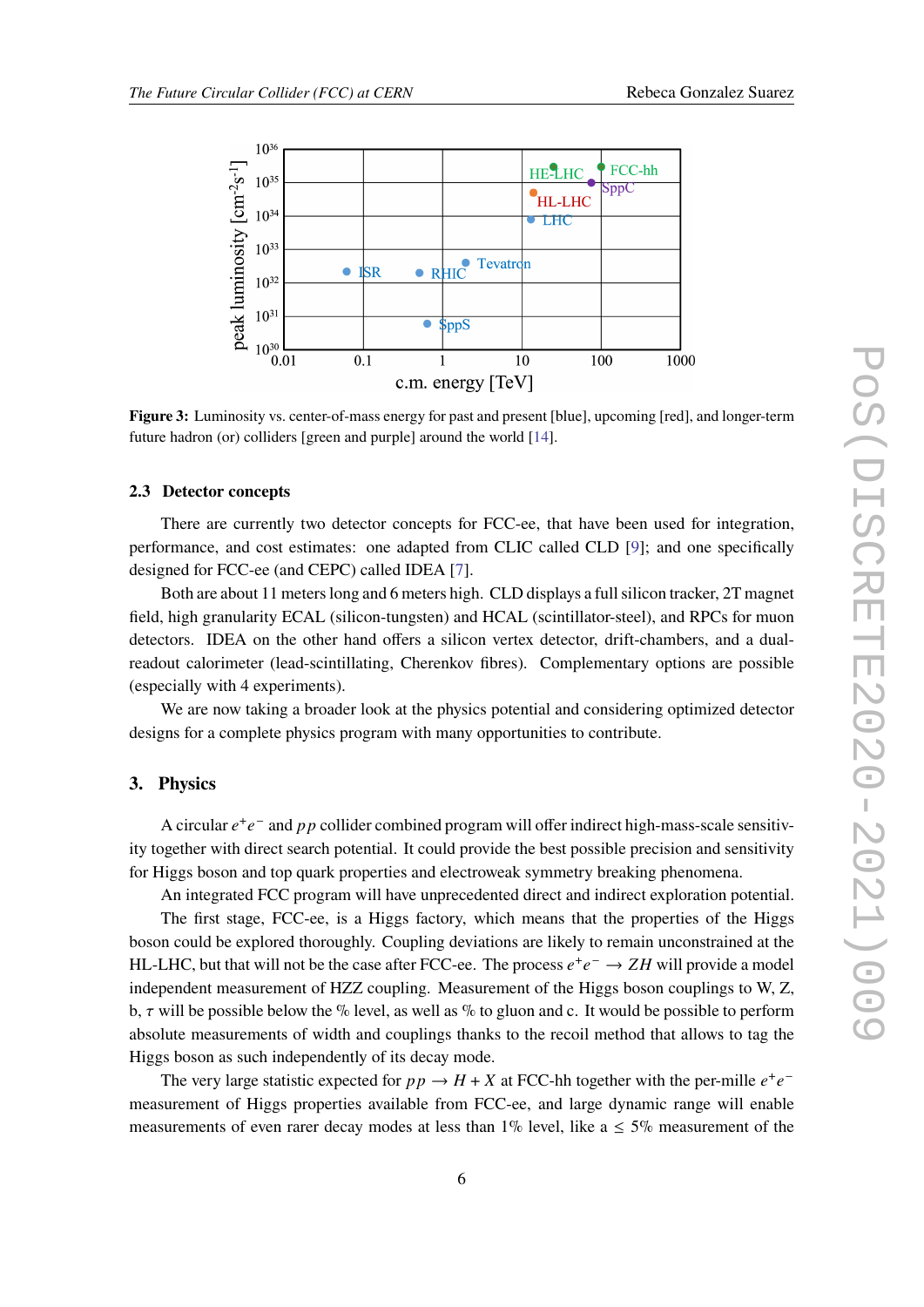trilinear self-coupling. It will be possible to probe EFT operators of dimensions 5 and above up to scales of several TeV. Searches for multi-TeV resonances decaying to Higgs bosons, and extensions of the Higgs sector could be performed in a very large phase space.

A circular  $e^+e^-$  offers a clear advantage for the measurement of electroweak observables, a luminosity  $O(10^5)$  with larger statistics than LEP at the Z peak and WW thresholds. Multiple properties will be measured to unprecedented precision: masses, asymmetries, branching ratios, or widths.

In terms of top and flavor physics, the top threshold region allows most precise measurements of top mass, width, and estimate of Yukawa coupling at FCC-ee. The study of this sector at FCC-hh has incredible potential but the reconstruction of these final states could be challenging.

The tera-Z run of FCC-ee will have 15 times the stats of Belle stats. This translates into great potential for studies of flavor anomalies. Large tau production is expected, in boosted topologies. All b-hadron species will be available and there is clear potential for excellent secondary vertex reconstruction.

Experiments at FCC-ee can cover the full program of LHCb & Belle II and compete favourably everywhere.

Complementary Global EFT fits to EW and Higgs observables at FCC-ee will be possible. Deviating operators may point to new physics to be found by the FCC-hh. 100 TeV is the appropriate energy to directly search new physics appearing indirectly through precision EW and Higgs measurements at FCC-ee.

Direct search at high scales will be the primary goal of FCC-hh, pushing the energy frontier directly. All FCC stages however offer potential for direct searches, specially of new, feebly interacting particles that could manifest long-lived signatures. These signatures could be closely linked to dark matter, neutrino masses, or to the Baryon Asymmetry of the Universe (e.g. ALPs, exotic Higgs decays, or Heavy Neutral Leptons) [\[5,](#page-7-5) [19\]](#page-8-1).

Heavy Neutral Leptons (HNL) are a good example in which to highlight the complementarity of the three FCC phases [\[8\]](#page-7-6). FCC-ee will allow for indirect constrains from precision SM measurements and direct searches in single HNL production in Z decays. Sensitivity to  $10^{-11}$  couplings for masses below the W mass. At FCC-hh, direct searches for single HNL production in W/Z decays will be possible together with studies of Lepton Number Violation and Lepton Flavor Violation. FCC-hh can test heavy neutrinos with masses up to about 2 TeV. Finally, FCC-eh can extend the reach of the FCC-hh up to about 2.7 TeV, providing the bestt reach above the W mass and sensitivity to LFV and Lepton-Number-violation signatures.

Find more about the FCC in the European Strategy Update Documents [\[11](#page-7-7)[–13\]](#page-7-8), the Conceptual Design Report [\[3,](#page-7-9) [4,](#page-7-10) [10\]](#page-7-11), [\[6,](#page-7-12) [16](#page-8-2)[–18\]](#page-8-3), and the latest snowmass report [\[15\]](#page-7-13).

## **4. Acknowledgements**

This talk was possible thanks to material from Michael Benedikt, Mogens Dam, Markus Klute, Fabiola Gianotti, Alain Blondel, Patrick Janot, Patrizia Azzi, Michelangelo Mangano, Gregorio Bernardi, and many others!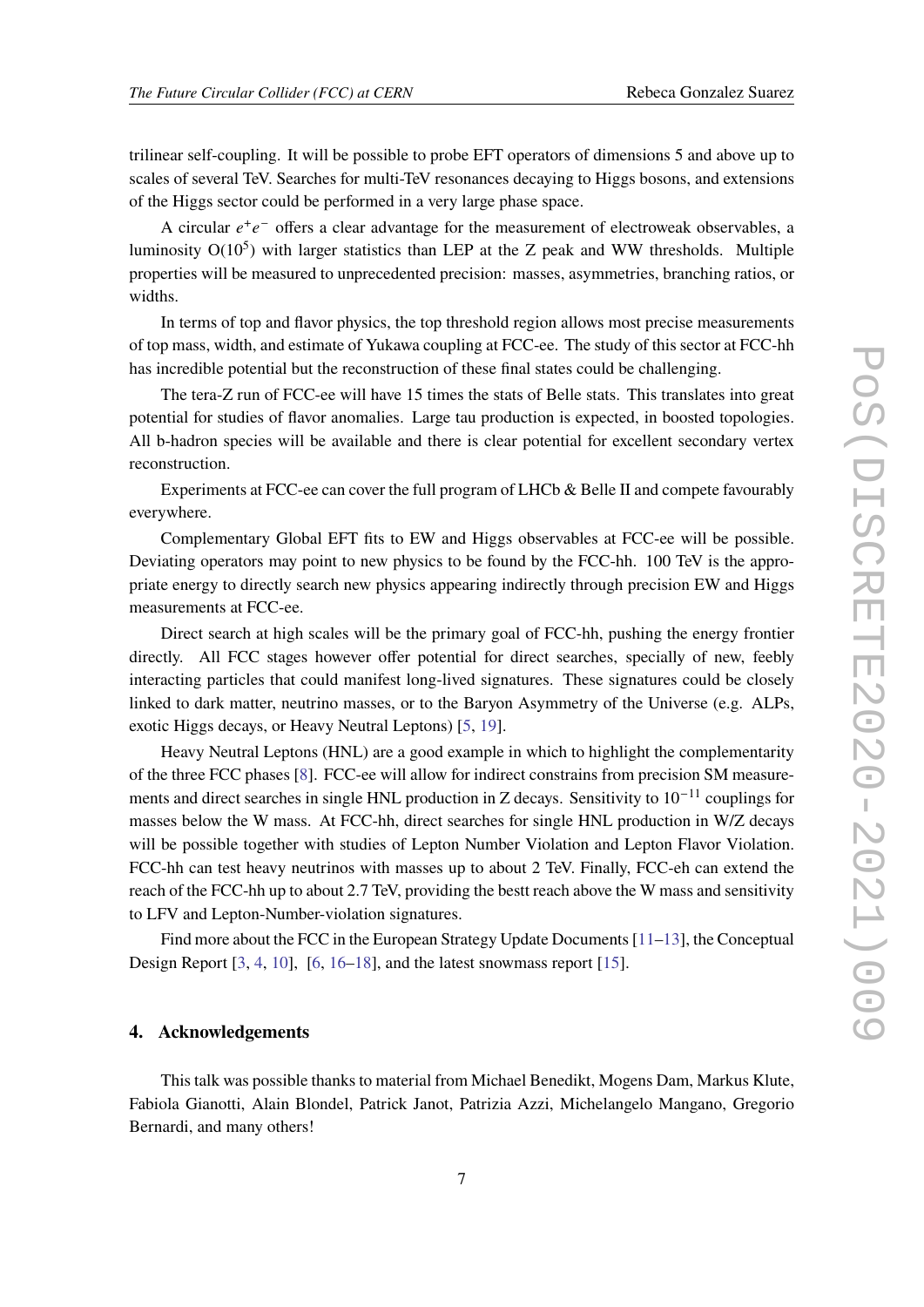#### **References**

- <span id="page-7-0"></span>[1] 2020 Update of the European Strategy for Particle Physics (Brochure). Technical Report CERN-ESU-015, Geneva, 2020.
- <span id="page-7-1"></span>[2] A. Abada et al. FCC-ee: The Lepton Collider: Future Circular Collider Conceptual Design Report Volume 2. *Eur. Phys. J. ST*, 228(2):261–623, 2019.
- <span id="page-7-9"></span>[3] A. Abada et al. FCC-hh: The Hadron Collider: Future Circular Collider Conceptual Design Report Volume 3. *Eur. Phys. J. ST*, 228(4):755–1107, 2019.
- <span id="page-7-10"></span>[4] A. Abada et al. FCC Physics Opportunities: Future Circular Collider Conceptual Design Report Volume 1. *Eur. Phys. J. C*, 79(6):474, 2019.
- <span id="page-7-5"></span>[5] J. Alimena et al. Searches for Long-Lived Particles at the Future FCC-ee. 3 2022.
- <span id="page-7-12"></span>[6] N. Alipour Tehrani et al. FCC-ee: Your Questions Answered. In A. Blondel and P. Janot, editors, *CERN Council Open Symposium on the Update of European Strategy for Particle Physics*, 6 2019.
- <span id="page-7-4"></span>[7] M. Antonello. IDEA: A detector concept for future leptonic colliders. *Nuovo Cim. C*, 43(2- 3):27, 2020.
- <span id="page-7-6"></span>[8] S. Antusch, E. Cazzato, and O. Fischer. Sterile neutrino searches at future  $e^-e^+$ , pp, and  $e^-p$ colliders. *Int. J. Mod. Phys. A*, 32(14):1750078, 2017.
- <span id="page-7-3"></span>[9] N. Bacchetta et al. CLD – A Detector Concept for the FCC-ee. 11 2019.
- <span id="page-7-11"></span>[10] M. Benedikt, A. Blondel, O. Brunner, M. Capeans Garrido, F. Cerutti, J. Gutleber, P. Janot, J. M. Jimenez, V. Mertens, A. Milanese, K. Oide, J. A. Osborne, T. Otto, Y. Papaphilippou, J. Poole, L. J. Tavian, and F. Zimmermann. FCC-ee: The Lepton Collider: Future Circular Collider Conceptual Design Report Volume 2. Future Circular Collider. Technical Report CERN-ACC-2018-0057. 2, CERN, Geneva, Dec 2018.
- <span id="page-7-7"></span>[11] M. Benedikt et al. Future Circular Collider - European Strategy Update Documents. Technical report, CERN, Geneva, Jan 2019.
- [12] M. Benedikt et al. Future Circular Collider European Strategy Update Documents. Technical report, CERN, Geneva, Jan 2019.
- <span id="page-7-8"></span>[13] M. Benedikt et al. Future Circular Collider - European Strategy Update Documents. Technical report, CERN, Geneva, Jan 2019.
- <span id="page-7-2"></span>[14] M. Benedikt and F. Zimmermann. Proton Colliders at the Energy Frontier. *Nucl. Instrum. Meth. A*, 907:200–208, 2018.
- <span id="page-7-13"></span>[15] G. Bernardi et al. The Future Circular Collider: a Summary for the US 2021 Snowmass Process. 3 2022.